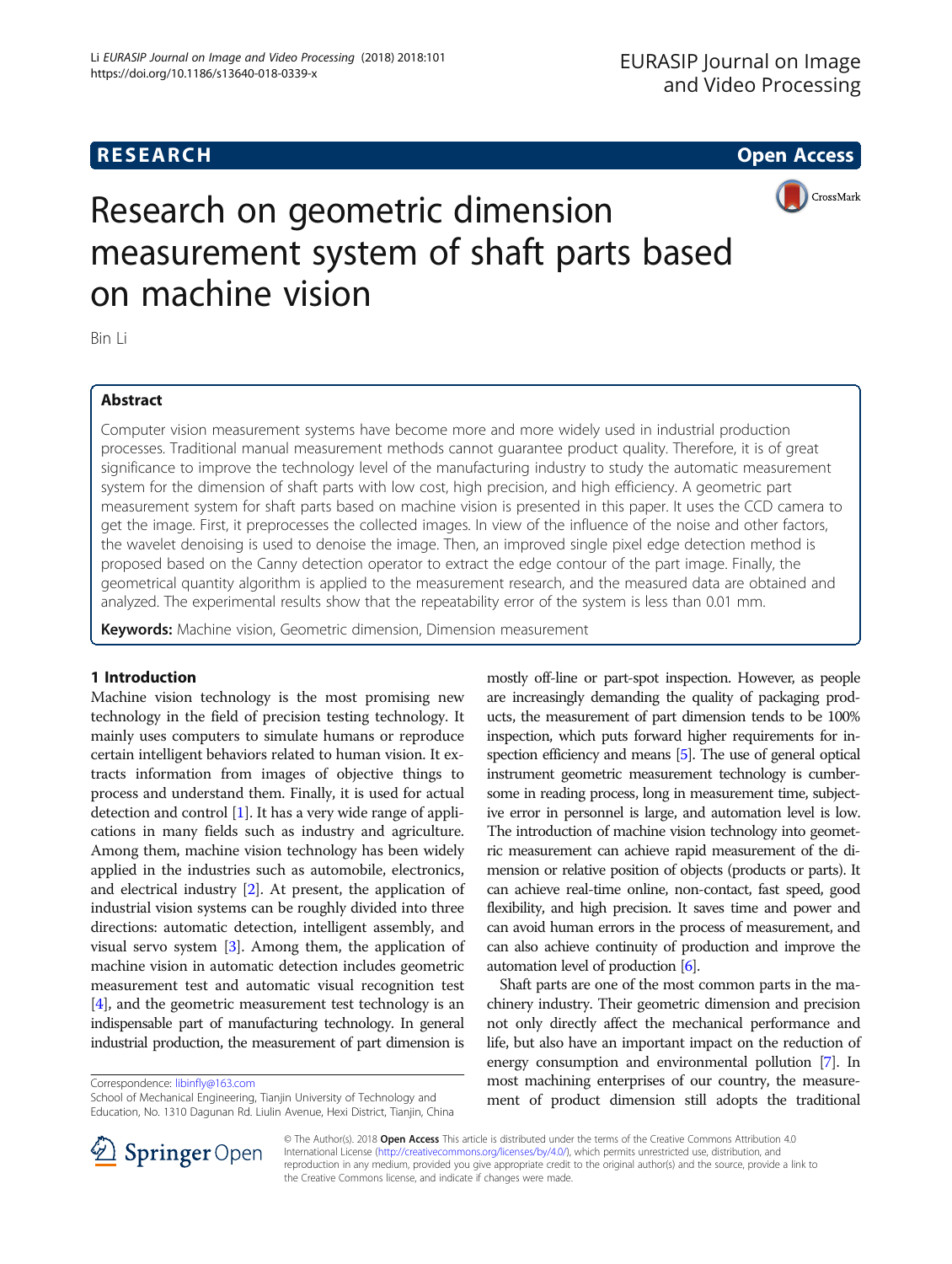measuring tools, such as V block percentage meter or micrometer, and micrometer. This traditional manual measurement method has a strong dependence on the operator, the operator's labor intensity is large, the efficiency is low, the quality of the product cannot be effectively guaranteed, and many human errors may be produced, so it is difficult to meet the requirement of large batch, high-efficiency, and high-precision product detection requirements [\[8](#page-8-0)]. Therefore, it is of great significance to study the automatic measurement system of shaft parts with low cost, high precision, and high efficiency for improving the technical level of the machinery and equipment manufacturing industry in China. At present, there are many researches on the dimension measurement system based on machine vision technology. For example, Guo Chao [[9](#page-8-0)] and others built a simple machine vision system with a CMOS camera and used NI Vision Assistant software to measure the linear and arc dimensions of the test piece. Li Xuejiao [[10](#page-8-0)] and others developed a large part dimension measurement system based on machine vision aiming at the limitation of the traditional contact measurement method such as the need of part contact and the measurement time and human factors. The system preprocessed the image and stitched the image. The Canny algorithm was used to extract the edge contour of the part image. Finally, the geometry of the extracted edge contour was measured experimentally. Experiments show that the system can quickly measure the dimension of parts within the allowable range of error. In order to combine the newest untouched measurement technique with the problem of size measurement of parts, Tian Yuanyuan [[11](#page-8-0)] and others proposed a project of untouched measurement based on machine vision. Firstly, the noise and blur caused by limited detection size and optical element using super resolution reconstruction technique are eliminated with the super resolution reconstruction technique to get more details and information from captured images. Secondly, the least-squares regression sub-pixel edge detection technique is used to orientate edge and extract corner points. Experiments show that the accuracy of the method is high, and the accuracy of measurement is stable. Based on the geometrical characteristics and image captured by CCD camera of shaft, edge detection using image processing technique for shaft is studied in this work. Qi Xiaoling [[12](#page-8-0)] and others propose an improved adaptive switching median filtering method. These algorithms delivers better performance. A dimension measurement system is developed based on the realization for shaft dimension and parameters. The experimental result indicates that this filter is better able to preserve 2D edge structures of the image, and fast-accurate measurement for basic parameters of the shaft can be realized by using non-contact measurement method of machine vision within the permissible error range. A large number of studies show that the measurement system based on machine vision technology can measure parts effectively and quickly with high measurement accuracy.

On the basis of other parts dimension measurement system based on machine vision technology, based on the geometric features of shaft parts, this paper presents a geometric dimension measurement system for shaft parts based on machine vision. It uses the CCD camera to get the image. First, it preprocesses the collected images. In view of the influence of the noise and other factors, the wavelet denoising is used to denoise the image. Then, an improved single pixel edge detection method is proposed based on the Canny detection operator to extract the edge contour of the part image. Finally, the geometrical quantity algorithm is applied to the measurement research, and the measured data are obtained and analyzed.

# 2 System design method

# 2.1 System overall design

The measurement system of machine vision is composed of two parts: hardware system and software system. The hardware system mainly completes image acquisition and result output. The software system mainly completes the function of image preprocessing and size measurement. The measurement system mainly includes four functions: image acquisition, image analysis and processing, dimension measurement, and result output [[13](#page-8-0)]. Among them, the hardware of the image acquisition part mainly includes light source, lens, camera, and image acquisition card. The image acquisition part is responsible for the optical imaging of the target object's characteristic information, and then converts the optical signal into an image data acquisition card transmitted to the computer through the image sensor; the image analysis and processing part realized by the image processing analysis software based on the personal computer platform; the processing result is responsible for outputting the measurement result to the computer display, and the dimension measurement is completed by the corresponding software. The process of the whole system is shown in Fig. [1.](#page-2-0)

The system first collects image data through the image acquisition part, and then grays and denoises the image data through image analysis and pre-processing program. Then, the column height and the bottom radius of the parts are calculated through the size measurement program. In order to obtain the specific geometric size of the parts, the system also needs to calibrate the system. Finally, the size of the parts is displayed through the monitor.

# 2.2 Calibration of the system

The digital images collected from the machine vision system record the size relationship between the target objects. But this size relation is in pixels. In order to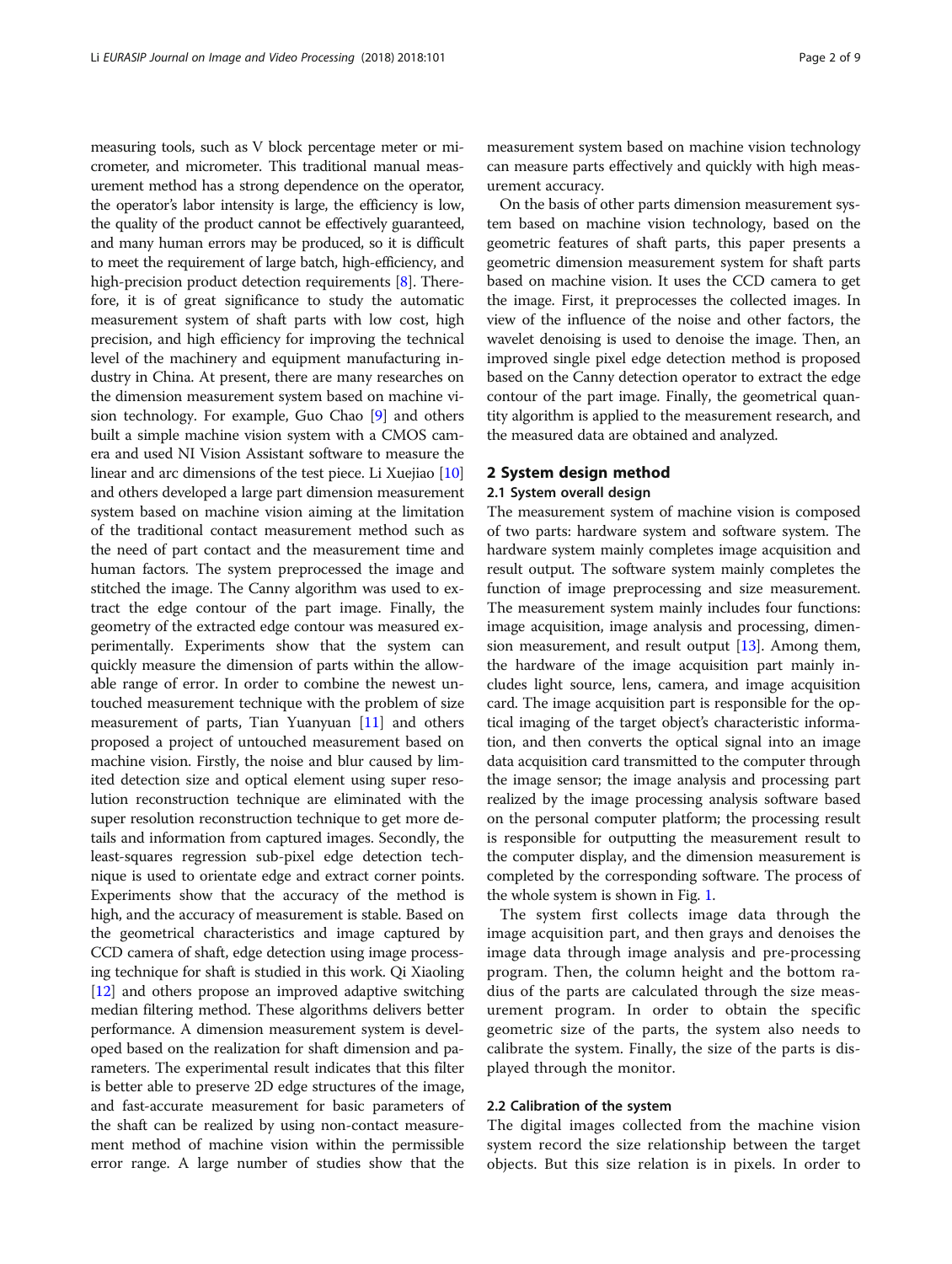obtain the specific geometric size of the target, the relationship between the position of pixels in the image and the relation of the position of each point in the real world must be established. This process is called the calibration of the system. The measurement calibration method is used in this measurement system: taking a known mass block as a standard part, the mass image is selected with the same measurement conditions as the actual measurement, and the pixel value in the image pixel coordinate system is calculated. The ratio of the actual dimension of the gauge block to its pixel dimension is the camera's calibration dimension. In the measurement, the obtained image of the mass is first processed, and the number of pixels in the image coordinate system is counted and expressed by P. It is compared with the actual length  $L$  of the mass to obtain the actual dimension S corresponding to each pixel. It is expressed by the following formula:

$$
S = \frac{L}{P} \tag{1}
$$

Among them, S represents the actual dimension corresponding to one pixel, namely, the calibration value. Since the calibration process also introduces errors, multiple calibration averaging methods can be used. After obtaining the system calibration parameters, the pixel dimension obtained by the image measurement can be converted into the actual dimension. However, the calibration coefficients of such systems need to be recalibrated after replacing the different parts to be measured or the measurement conditions (illumination, sight distance, focal length, and so on).

<span id="page-2-0"></span>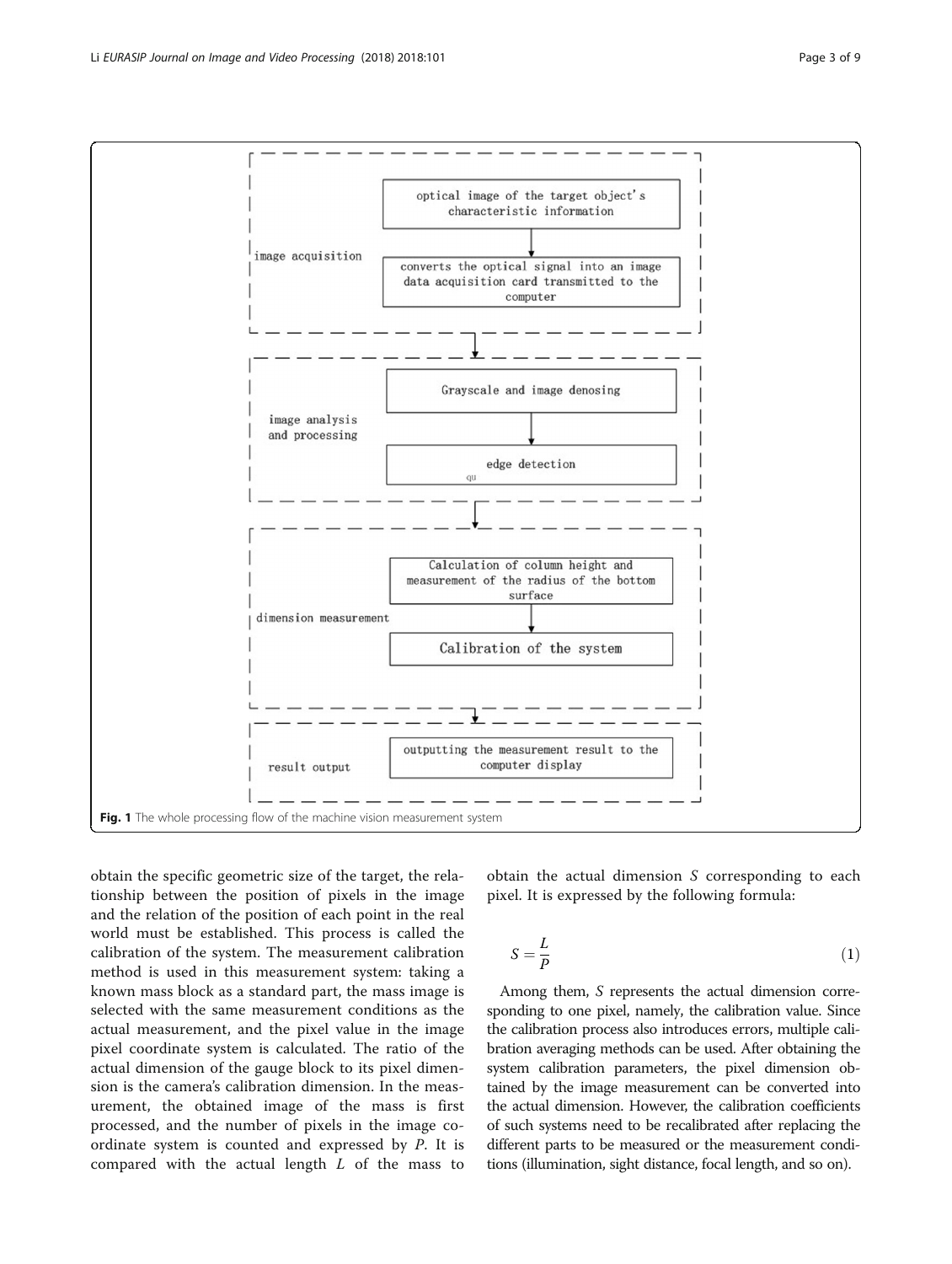# 2.3 Image acquisition

The measurement system captures images that reflect the surface characteristics of the shaft through a CCD camera. Since shaft parts belong to non-transparent bodies, in order to obtain high-contrast images and facilitate subsequent image processing, the back lighting mode is adopted here. The light source sends out light waves, which is irradiated by the annular light tube to the measured part, so that the part is as much as possible in the controllable background of uniform illumination (In order to reduce the influence of ambient light on the parts, a circular cylinder is surrounded by an opaque cylindrical cavity mask and a piece of wool glass is placed on the light source to reduce the scattering.). The optical system is imaged on the photosensitive surface of the array CCD. The image acquisition card receives the analog signal input from the CCD camera and converts the A/D into the discrete digital signal to communicate with the computer. By processing the collected image data, the computer can quickly and accurately calculate the dimension of the part and send the result directly to the graphics card to show it. The system schematic diagram is shown in Fig. 2.

### 2.4 Image analysis and processing

The image analysis and processing module is mainly composed of Open CV and VC++ mixed development programming software. Mainly completed functions include image preprocessing, edge detection, and dimension measurement algorithm implementation.

1) Image preprocessing

Image preprocessing mainly includes two steps: image grayscale and image denoising. The image captured by the camera is a 32-bit-RGB image. The color of each pixel is represented by a combination of red  $(R)$ , green  $(G)$ , and blue (B). Each color is represented by 8 bits, so it can contain 224 different colors in theory and can reproduce the real color of the image. But the image measurement of the workpiece size is concerned with the edge features of the workpiece image. These features can be expressed by the change of the gray level of the image, so in order to reduce the amount of operation in the process of image processing,



the image captured by the camera can be first grayscale. Grayscale processing is a process of processing a collected color image into a grayscale image using a correlation algorithm. Grayscale processing maps the gray value of the image to a new range, which makes it easy to identify certain features of the image and facilitate the subsequent image manipulation. The grayscale histogram of the natural image is often at a higher frequency in the low-valued grayscale interval, making the darker details in the image often invisible. In order to make the image clear, the gray range of the image can be pulled apart, and the gray level with smaller gray frequency is made larger, so that the grayscale histogram tends to be consistent within a large dynamic range, that is, histogram equalization processing. After histogram equalization, the details of the image can be clearer and the proportion of each gray scale is more average. The image denoising is done by using wavelet to denoise the selected part images. The denoising process includes three steps [\[14\]](#page-8-0): multi-scale decomposition, multiscale denoising, and wavelet inverse transform. The wavelet transform is used to reconstruct the noisy signal, which can remove Gaussian noise and salt-and-pepper noise in the signal.

# 2) Edge detection

For images with higher signal-to-noise ratio, the leastsquares linear regression and the spatial moment sub-pixel localization algorithm can achieve sub-pixel accuracy for straight-line edge detection, and satisfactory results are obtained [\[15\]](#page-8-0). Least squares linear regression sub-pixel positioning accuracy is approximately 0.1 pixel, spatial moment sub-pixel positioning accuracy is approximately 0.01 pixel, and the least squares linear regression sub-pixel positioning algorithm is much faster than the spatial moment sub-pixel positioning algorithm. Therefore, this paper uses least squares linear regression to reduce the two-dimensional edge fitting to one-dimensional edge location, so that the straight edge location can reach sub-pixel accuracy. In the linear filtering edge detection method, the Canny optimal operator is the most representative, and it is also one of the operators that detect the stepwise edge effect better. First, the Canny operator is used as an integer pixel level edge location function to extract the entire pixel level edge. Then, the edge sub-pixel location is performed using a least squares linear regression.

Canny operator edge detection algorithm is implemented by calculating the gradient size and direction of each pixel in the filtered image. The following  $2 \times 2$  template can be used as a first-order approximation to partial differentiation in the x direction and y direction [\[15\]](#page-8-0).

$$
p = \frac{1}{2} \begin{bmatrix} -1 & 1 \\ -1 & 1 \end{bmatrix}, Q = \frac{1}{2} \begin{bmatrix} 1 & 1 \\ -1 & -1 \end{bmatrix}
$$
 (2)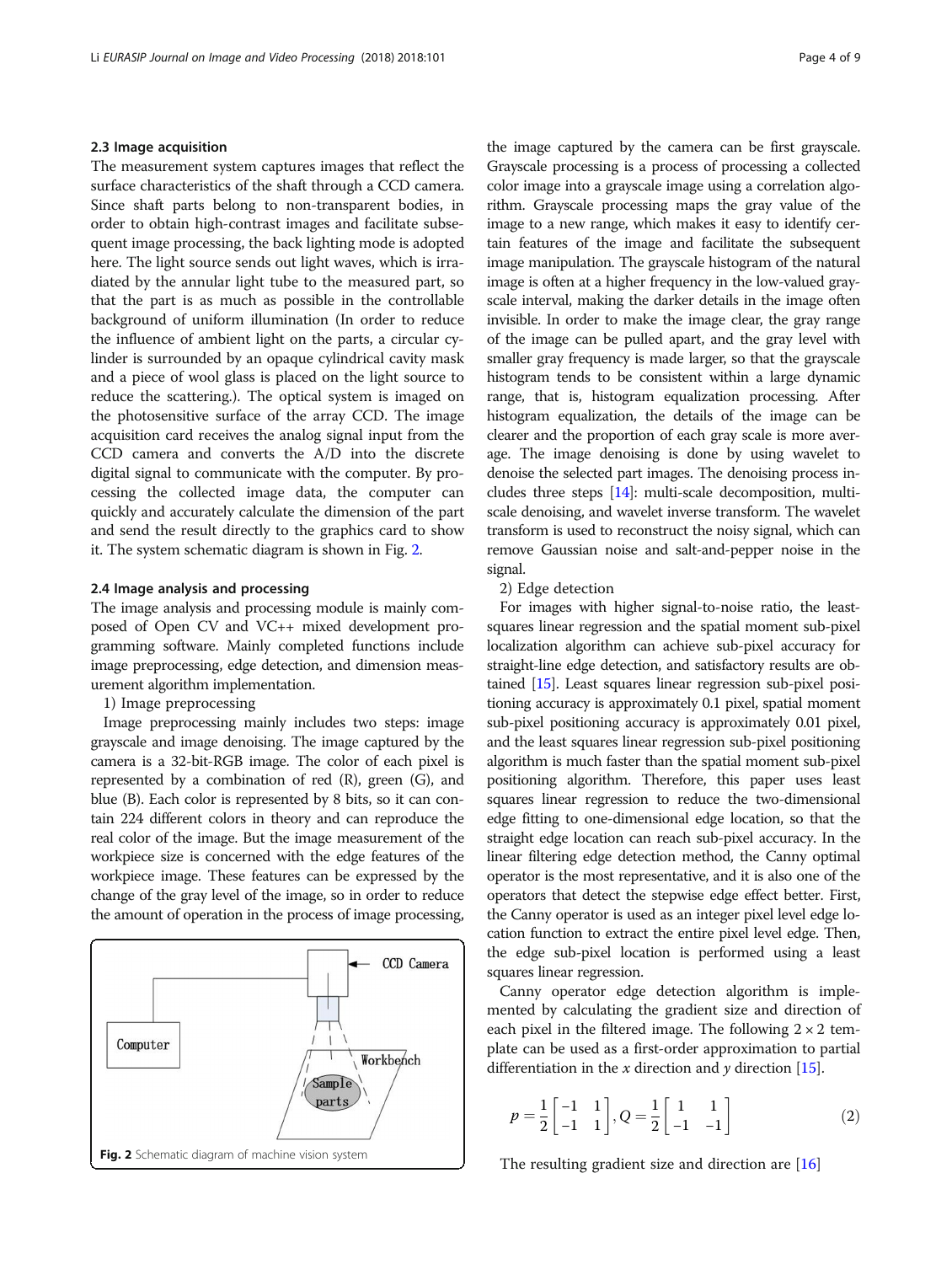<span id="page-4-0"></span>
$$
M(x, y) = \sqrt{P^{2}(x, y) + Q^{2}(x, y)}
$$
 (3)

$$
\theta = \arctan[Q(x, y)/P(x, y)] \tag{4}
$$

Next, the gradient is non-maximally suppressed, and the edges are refined by inhibiting the amplitude of all nonridge peaks in the gradient direction. Finally, double threshold segmentation is carried out, and two gradient thresholds are selected. The high threshold is usually  $2~ 3$  times of the low threshold. First, the pixel points of the gradient value less than the high threshold are removed from the set of edge points, and the edge point set  $F$  is obtained, and then process the pixel set  $M$  with the gradient between the high and low thresholds. If a point in  $M$  has a neighboring point in  $F$ , then this point is added to  $F$ , and finally the edge point set is obtained.

After a high signal-to-noise ratio image is obtained by edge extraction, a vector set  $Ei = \{E1, E2, \dots, En\}$  containing edge pixel points is obtained to perform regression processing on the straight edges of the mechanical parts. Since the detected parts are ground with high precision, their edges can be approximated as a straight line, which satisfies the accuracy requirements. Moreover, the detection image is carefully designed, the contrast between the target and the background luminance in the captured image is high, and the edge vector group obtained through the first step processing includes all the edge points of the entire pixel accuracy. Therefore, directly performing linear regression on Ei not only has higher positioning accuracy, but also has a faster calculation speed. If Ei contains too much noise, linear regression is performed directly on Ei, and the returned straight line may deviate from the true edge position, resulting in a large error, and it is not suitable for direct regression at this time.

When the model is determined, the main task is to estimate the parameters. The linear coefficient α is estimated using least squares linear regression [\[17](#page-8-0)].

$$
Q(\alpha) = \sum (yi-\alpha 0 - \alpha 1xi1 - \cdots - \alpha pxi p)^2
$$
 (5)

Find the minimum of formula (6), which is the point  $\alpha$ :  $Q'(\alpha) = \min_{\alpha=20} Q(\alpha)$ , since  $Q(\alpha)$  is a non-negative two type of  $\alpha$ , let  $Q(\alpha)$  be about the first-order partiality of  $\alpha$ equal to 0, then the least square estimation of  $\alpha$  can be obtained [\[18](#page-8-0)].

$$
\begin{cases}\n\frac{\partial Q(\alpha)}{\partial \alpha_0} = -2 \sum_{i=1}^n (y_i - \alpha_0 - \alpha_1 x_{i1} - \dots - \alpha_p x_{ip}) = 0 \\
\frac{\partial Q(\alpha)}{\partial \alpha_i} = -2 \sum_{i=1}^n (y_i - \alpha_0 - \alpha_1 x_{i1} - \dots - \alpha_p x_{ip}) x_{ij} = 0\n\end{cases} (i = 1, 2, \dots, p)
$$
\n(6)

Formulate (7) equations into normal equations about parameter  $\alpha$  [[19](#page-8-0)].

$$
y = \begin{bmatrix} y1 & y2 & \cdots & yn \end{bmatrix}^T, X = \begin{bmatrix} 1 & x_{11} & \cdots & x_{1p} \\ 1 & x_{21} & \cdots & x_{2p} \\ \cdots & \cdots & \cdots & \cdots \\ 1 & x_{n1} & \cdots & x_{np} \end{bmatrix}, \alpha
$$

Then formula (7) can be expressed as

$$
X^T X \alpha = X^T y \tag{7}
$$

From this, the least square estimate of the linear parameter can be calculated as

$$
\alpha = \left(X^T X\right)^{-1} X^T y \tag{8}
$$

If the edge points satisfy a normal distribution, the least square estimate of the linear parameter is an unbiased estimate. From (9), the parameters of the linear estimation are obtained to obtain the straight line of the regression. The straight line is the sub-pixel position passing through the edge pixels. The more points that participate in the estimation, the higher the regression accuracy, and the smaller the impact of noise.

3) Geometric dimension measurement

After the previous image processing, the obtained part image can be directly calculated. In this paper, the contour information of the image is measured by the principle of geometric measurement. For cylinder parts, the geometric measurement includes shaft radius and column height.

# • Calculation of column height

Because of the particularities of shaft parts, Hough transform can be used to detect straight lines. Its basic idea is [[20](#page-8-0)] each data point on the straight line is transformed into a straight line or curve in the parameter plane, and the relationship between the parametric curve corresponding to the collinear data point intersects with one point in the parameter space, and the extraction problem of the straight line is transformed into a counting problem. The main advantage of the Hough transform in extracting a line is that it is less affected by gaps and noise in the line. From the derived edge image, two straight line segments can be detected, and the position parameters of

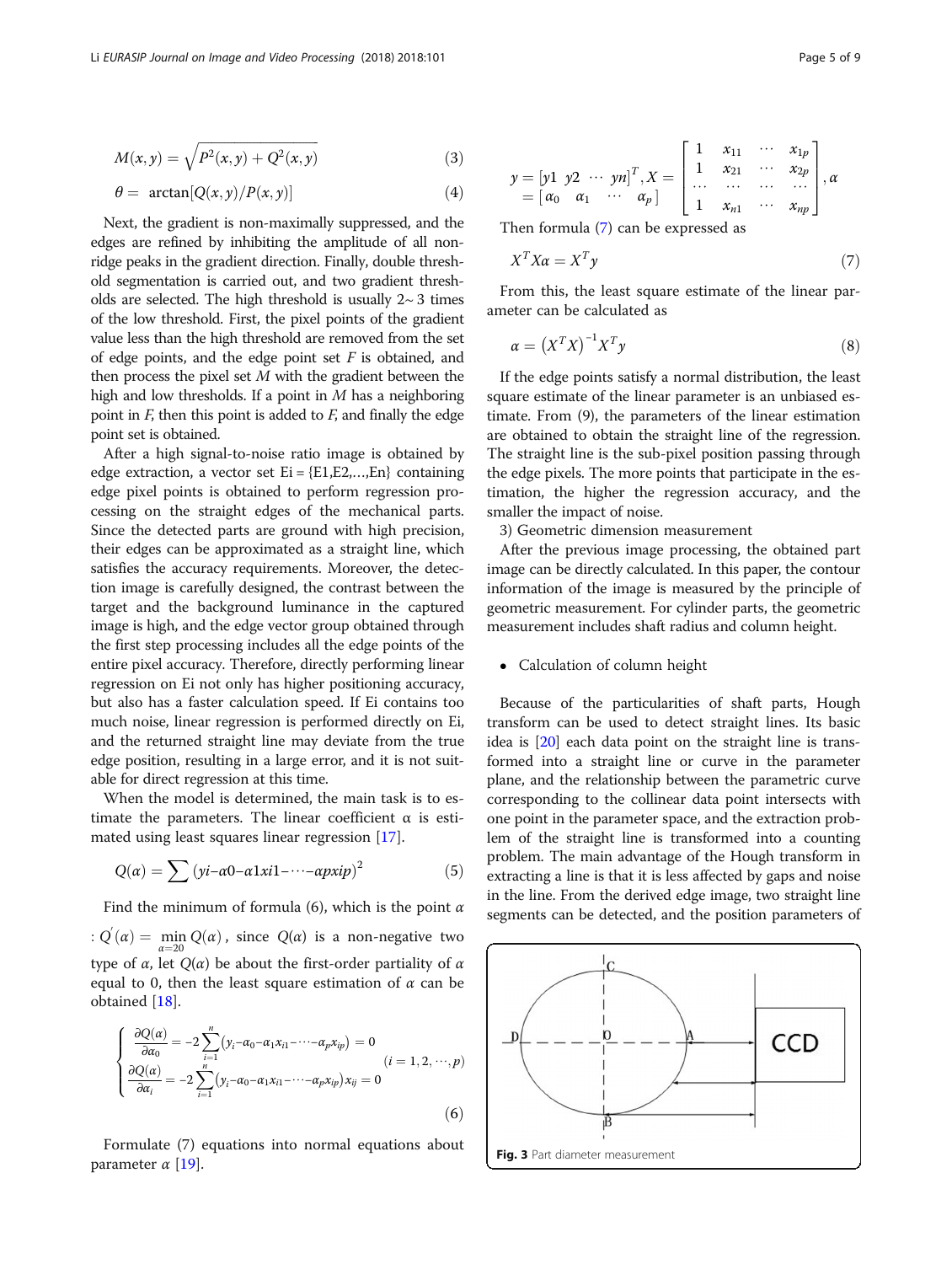<span id="page-5-0"></span>

each straight line are obtained in turn, that is, the edge line of the cylinder (column height).

Measurement of the diameter of the bottom surface

The circle or arc on the part image is also a collection of sub-pixel points after sub-pixel edge detection. Fit the circle using the principle of least square fitting, and then find the diameter of the circle part. The measuring principle of the diameter of parts is shown in Fig. [3](#page-4-0). The calibration value of point B is calculated first because the radius R of the part is the length of the line segment OB in the figure, that is, the corresponding actual distance between the pixels in the AB segment. According to the linear nature of the calibration formula and the geometric relationship from point A to point B, it can be known that the calibration value of the pixel point from point A to point B is monotonically increasing. Therefore, a suitable point must be found between these data points. The number of pixels in the AB segment multiplied by the calibration value of this point is R.





Assume a real number  $\phi$ , and  $0 < \phi < 1$ . The above points to find can be expressed as

$$
Y_A \phi + Y_B (1 - \phi) \tag{9}
$$

This results in

$$
R = N[Y_A \phi + Y_B(1-\phi)] \tag{10}
$$

Since formula (11) only R and  $\phi$  are unknowns, where R is the desired value, an initial  *value can be calculated given* an initial value of φ. However, this  $R$  value is not the final result, and it needs to be continuously revised until it reaches the requirement. After obtaining an initial  *value, the cali*bration values of each point from point A to point B can be calculated, and then accumulate to get the next  *value. If* the difference between the two adjacent  *values is less than* a sufficiently small ε, the R value is the final result. If it is not smaller than  $\varepsilon$ , a new  $\phi$  value is obtained by formula (10). Then, use this value of  $\phi$  to find the next R value. This loops until the final result is found  $R$ (set  $\varepsilon$  = 0.0012 mm here). The expression used to calculate the calibration values corresponding to the *n* and  $n + 1$  points  $Y_n$  and  $Y_{n+1}$ , and the distance  $L_{n+1}$  of the point from the camera is

$$
Y_n = a' + b'L_n + c'N \tag{11}
$$

$$
Y_{n+1} = a^{'} + b^{'} L_{n+1} + c^{'} (N+1)
$$
\n(12)

$$
L_{n+1} = 244 - \sqrt{R^2 - \left(\sum_{i=1}^n Y_i\right)^2} \tag{13}
$$

Where  $n = N, 1, 2, 3, \dots, Y_n$  and  $Y_n + 1$  represent the corresponding values of the  $N$  and  $n + 1$  points on the AB semicircle, and  $L_n + 1$  represents the distance from the camera. a', b', c' are given parameters. Through the calculation of the above process, the final measurement result is obtained.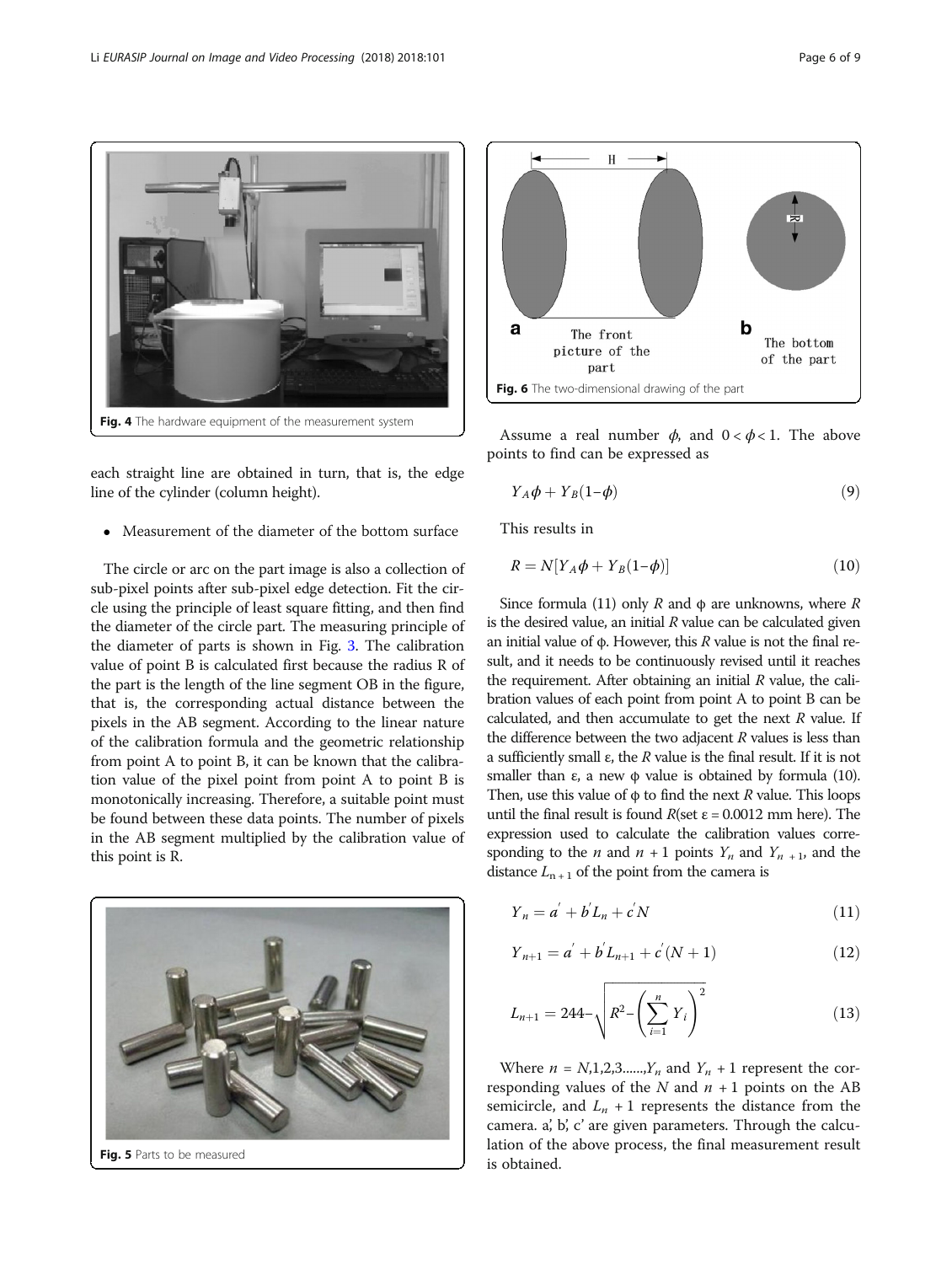

# 3 Measurement experiment

The hardware diagram of this measurement system is shown in Fig. [4.](#page-5-0) The CCD camera makes the optical imaging of the target object's characteristic information, and then converts the optical signal into an image data acquisition card transmitted to the computer through the image sensor; and the image data is processed by image preprocessing, edge detection and size measurement. Finally, the size measurement results are displayed through computer monitors.

The system uses a computer with a total pixel number of 800 × 600 surface array CCD cameras, CCTV-LENS8. 0 mm lenses, and a four-way standard camera image acquisition card with a built-in model of PCI-1104. The shaft part of the test sample is shown in Fig. [5.](#page-5-0) In this paper, the number of samples in the experiment was 10, some were machine tested and some were manual tests. Divide according to 10-fold cross.

Its two-dimensional drawing is shown in Fig. [6:](#page-5-0)

H indicates the height of the shaft part and  $R$  indicates the bottom radius of the shaft part. Image analysis and processing software is based on the Open CV platform's self compiled function. It is mainly used for image preprocessing, edge detection, size measurement, and so on. In addition, the machine vision system collects the size relationship of the target object that is in pixels. Therefore, in order to obtain the specific geometric size of the target, system calibration is necessary. In this experiment, the gauge block of 60 mm is chosen as the measurement object, and the calibration value is obtained through calculation:

# $S = 60/356$  (mm/pixel)

The measurement process of this experiment belongs to many times of equal precision. Because of the randomness of the measurement process, there must be errors in the measurement results. Owing to the existence of errors, it is impossible to judge which measurement result is closer to the true value, and it is more reliable to calculate the average value  $x$  of each group of data than  $x_i$ . Therefore, this experiment uses traditional inspection to detect parts 10 times and takes the average value as the actual value. The

radius of the circle is 3.5 mm, the height of the cylinder is 4.7 mm, then the part is placed in the measuring place of the vision measurement system, and the part is measured 10 times. And then compare the results of the two.

# 4 Experimental results and discussions

The sample part is photographed 10 times with the CCD camera, and then the picture is introduced into the computer, which is grayscale and denoised, and the contrast image before and after processing is shown in Fig. 7. It is obvious that the images in (b) are clearer than those in (a).

Intercept a section of the outline drawing from the collected source image, and the result is shown in Fig. 8. From Fig. 8, it can be seen that the true condition of the two boundaries of the shaft. The original image is transformed into a grayscale image, and then the corresponding gray data are displayed. A large portion of the data value represents a bright area, and a small part of the data value represents a dark area. From the data distribution, we can conclude that the section between the maximum and minimum values in the abscissa represents the area of the edge.

In this way, the edge region is roughly located, and then the edge detection and location of the edge is required by the least square linear regression sub-pixel edge detection method.

After the image is preprocessed, the size measurement program is used to measure the size of the image, and the results are shown in Table [1.](#page-7-0) Because of the existence of errors, it is impossible to determine which measurement results are closer to the true value, and it is more reliable to calculate the average value of each group of data.

Calculate the repetitive errors of the data shown in Table 3 according to Eq. ([15](#page-7-0)).

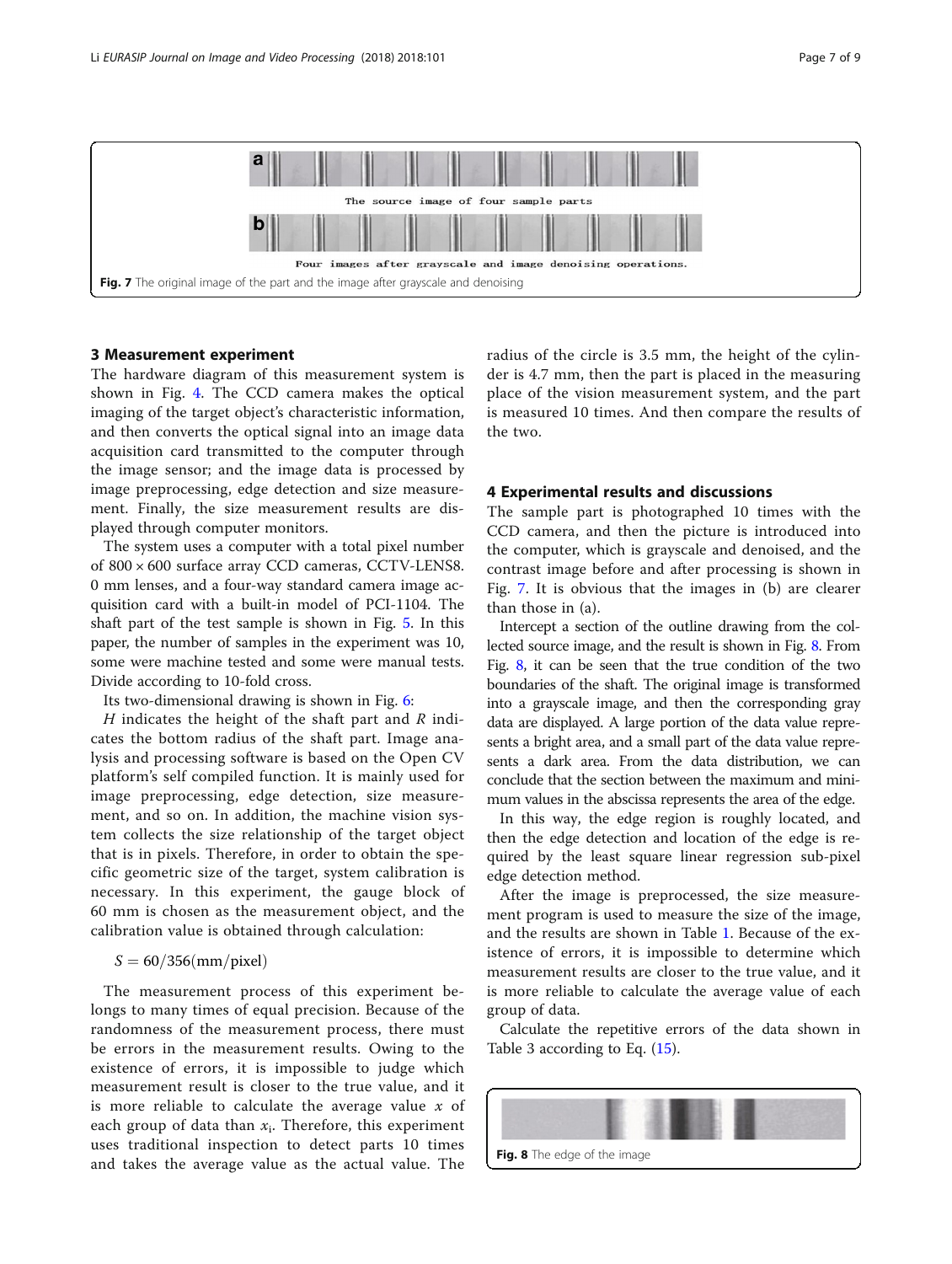<span id="page-7-0"></span>Table 1 Parts dimension data measured by system

| Number of measurements | Radius of circle | Height of cylinder |
|------------------------|------------------|--------------------|
| 1                      | 20.772           | 27.952             |
| $\mathcal{P}$          | 20.891           | 28.011             |
| 3                      | 20.837           | 27.952             |
| 4                      | 20.784           | 27.892             |
| 5                      | 20.713           | 27.857             |
| 6                      | 20.719           | 27.881             |
| 7                      | 20.891           | 28.011             |
| 8                      | 20.831           | 27.892             |
| 9                      | 20.838           | 27.958             |
| 10                     | 20.749           | 27.875             |
| Average value          | 20.802           | 27.928             |
| Average error rate     | 0.171%           | 0.127%             |

$$
\overline{x} = \frac{1}{n} \sum_{i=1}^{n} x_i
$$
  

$$
s(\overline{x}) = \sqrt{\sum_{i=1}^{n} (x_i - \overline{x})^2}
$$
  

$$
u(x) = s(\overline{x})
$$
  
(15)

Where  $x_i$  is the data of the *i* measurement,  $u(x)$  is a repetitive error. From the above results, the repetitive error of the system was less than 0.01 mm.

The error values in visual inspection are caused by many factors, which are mainly caused by ①System calibration errors, including the selection error of the calibration reference point and the error caused by the non-coplanar between the calibration plane and the measured plane; ②the influence of the external environment, mainly the influence of the lighting scheme on the quality of the original image; ③perspective error and distortion caused by lens; ④errors caused by the selection of detection points in the measurement process; ⑤the error caused by the software algorithm.

# 5 Conclusions

The computer vision measurement system is more and more widely used in the industrial production process. Because the traditional manual measurement method has strong dependence on the operator, the operator has labor intensity, low efficiency, the product quality is not effectively guaranteed, and many human errors may be produced. It is difficult to meet the requirements of large quantity, high-efficiency, and high-precision product testing. Therefore, it is of great significance to improve the technology level of the manufacturing industry to study the automatic measurement system for the dimension of shaft parts with low cost, high precision, and high efficiency. In this paper, a CCD camera is used to collect the

parts in real time, and a series of preprocessing operations such as image grayscale processing and wavelet denoising are used. An improved single pixel edge detection method based on Canny detection operator is proposed to extract the edge contour of the part image. Using the code program in the cross platform computer vision library Open CV, the geometry algorithm is used to measure its contour, thus the bottom radius of the cylinder contour and the height of the column are obtained, and the repetitive error is tested and analyzed. The experimental results show that the repetitive error of the measuring system is less than 0.01 mm.

#### Abbreviations

CCD: Charge coupled element; CMOS: Complementary metal-oxidesemiconductor; CV: Computer vision; PCI: Peripheral component interconnect

#### Acknowledgements

The authors thank the editor and anonymous reviewers for their helpful comments and valuable suggestions.

# Availability of supporting data

We can provide the data.

#### About the authors

Li Bin was born in Sanhe, Hebei, P.R. China, in 1980. He received the master's degree from Hebei University of Technology, P.R. China. Now, he works in School of Mechanical Engineering, Tianjin University of Technology and Education. His research interests include computational intelligence, robotics, and reliability analysis. E-mail: libinfly@163.com

#### Funding

This work was supported by research development foundation of Tianjin University of Technology and Education Grant (No. KJ15-02).

# Authors' contributions

The author BL wrote the paper. The author read and approved the final manuscript.

#### Competing interests

The author declares that he has no competing interests.

## Publisher's Note

Springer Nature remains neutral with regard to jurisdictional claims in published maps and institutional affiliations.

## Received: 2 July 2018 Accepted: 17 September 2018 Published online: 03 October 2018

#### References

- 1. Y. Fang, I. Masaki, B. Horn, Depth-based target segmentation for intelligent vehicles: Fusion of radar and binocular stereo[J]. IEEE Trans. Intell. Transp. Syst. 3(3), 196–202 (2002)
- 2. R.S. Lu, Y.F. Li, Q. Yu, On-line measurement of the straightness of seamless steel pipes using machine vision technique[J]. Sens Actuators A 94(1), 95–101 (2001)
- 3. M. Brown, D.G. Lowe, Automatic panoramic image stitching using invariant features[J]. Int. J. Comput. Vis. 74(1), 59–73 (2007)
- 4. B. Triggs, Empirical filter estimation for subpixel interpolation and matching[C]// Computer Vision, 2001. ICCV 2001. Proceedings. Eighth IEEE International Conference on. IEEE, vol 2002, p. 550
- 5. S.D. Ma, Z.Y. Zhang, Computer vision-theory and algorithm[M] (Science Press, Beijing, 1998)
- 6. P. Kierkegaard, A method for detection of circular arcs based on the Hough transform[J]. Mach Vis Appl 5(4), 249–263 (1992)
- 7. H.K. Yuen, J. Princen, J. Illingworth, et al., Comparative study of Hough transform methods for circle finding[J]. Image Vis. Comput. 8(1), 71–77 (1989)